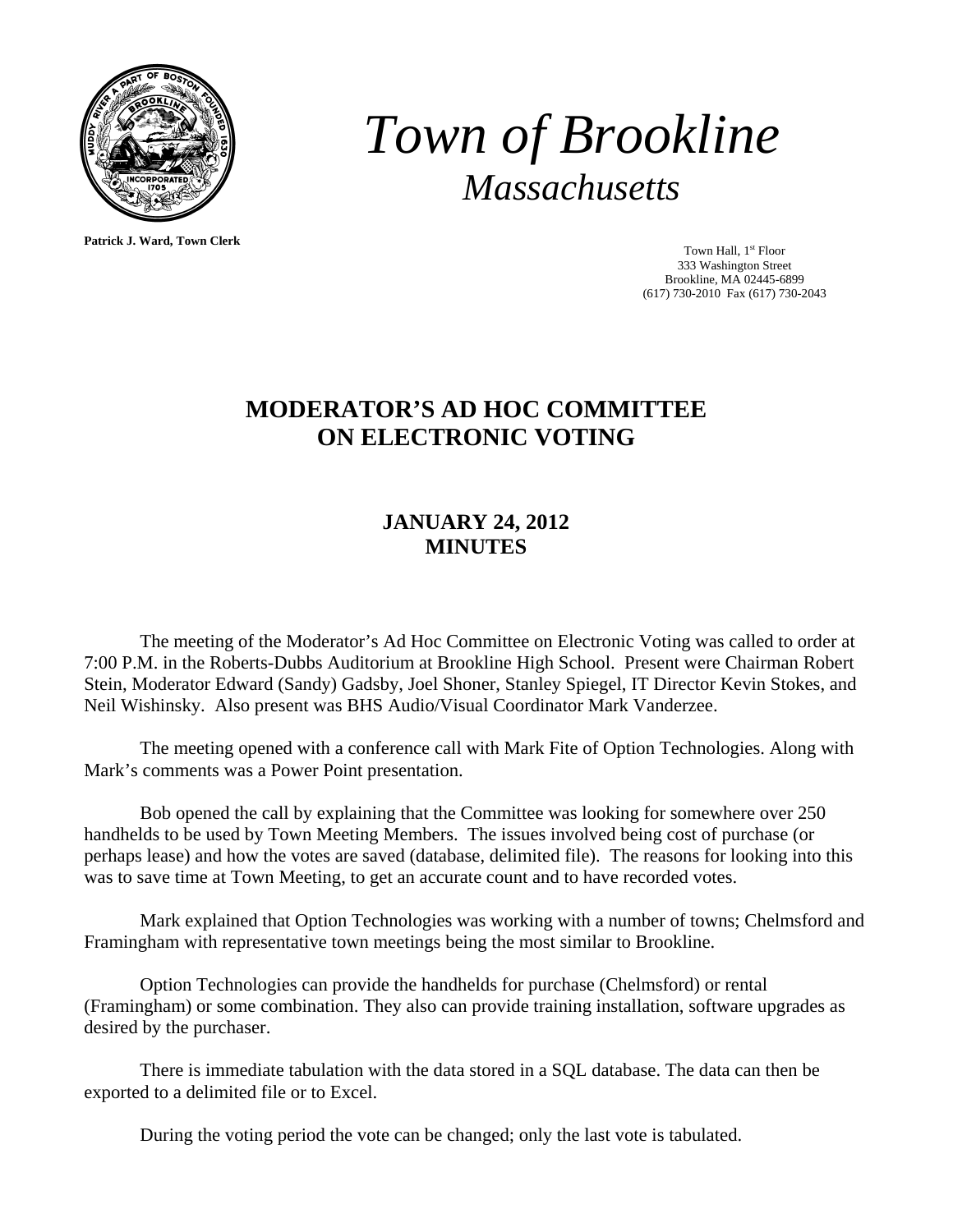The display projected on a screen is flexible:

 sort by precinct, last name, etc., votes can be displayed immediately or grayed out until the voting has completed, totals can be also be shown in real time or delayed until voting has been completed, flexibility as to the number of columns displayed, font size, etc., timing of the display if multiple screens is adjustable, can display a countdown timer, can display a PASS/FAIL indicator based on a user defined formula.

 The cost for 275 G3 handheld system would be in the range of \$20-\$25,000. The cost for 250 G2 handheld system would be about half that of the G3. (\$12-\$15,000)

 Differences between the G2 and G3: G3 has more robust security. G3 echoes back to the keypad, the G2 does not. G3 has and LCD display and an audit function.

 Option Technologies has the handhelds in stock and they can be delivered in 2 to 5 business days.

Total installation time is usually less than a month.

This ended the call with Mark Fite of Option Technologies.

There followed some discussion of how the electronic voting might proceed.

Possible procedure:

 voting period would last about 30 seconds. first the Yeas would have 15 seconds to stand and vote by pressing the 1 on the keypad then the Nays would have 15 seconds to stand and vote by pressing the 2 on the key pad Abstainers would press the 3 on the keypad no other keys would be functional screen display would be immediate with totals screen displays would cycle every four or five seconds.

 A display with a countdown timer was set up on a laptop so Committee Members would get a sense of the timing of the voting period and displays. Consensus seemed to be that 30 seconds was more than sufficient time to vote.

 The sense of the committee seemed to be in favor of implementing electronic voting. A question was raised as to how TMMs might respond to the use of electronic voting. Would some TMMs want even 'trivial' votes recorded? The sense of the Committee seemed to be to use the electronic voting only for 'substantial' votes or votes where the count might be in question; perhaps for four or five votes in a typical Town Meeting.

 Kevin will try to contact another vendor to talk to for the sake of comparison as well as with a couple of A/V companies.

The next meeting of the Committee will be Monday evening January  $31<sup>st</sup>$ , time and location to be determined.